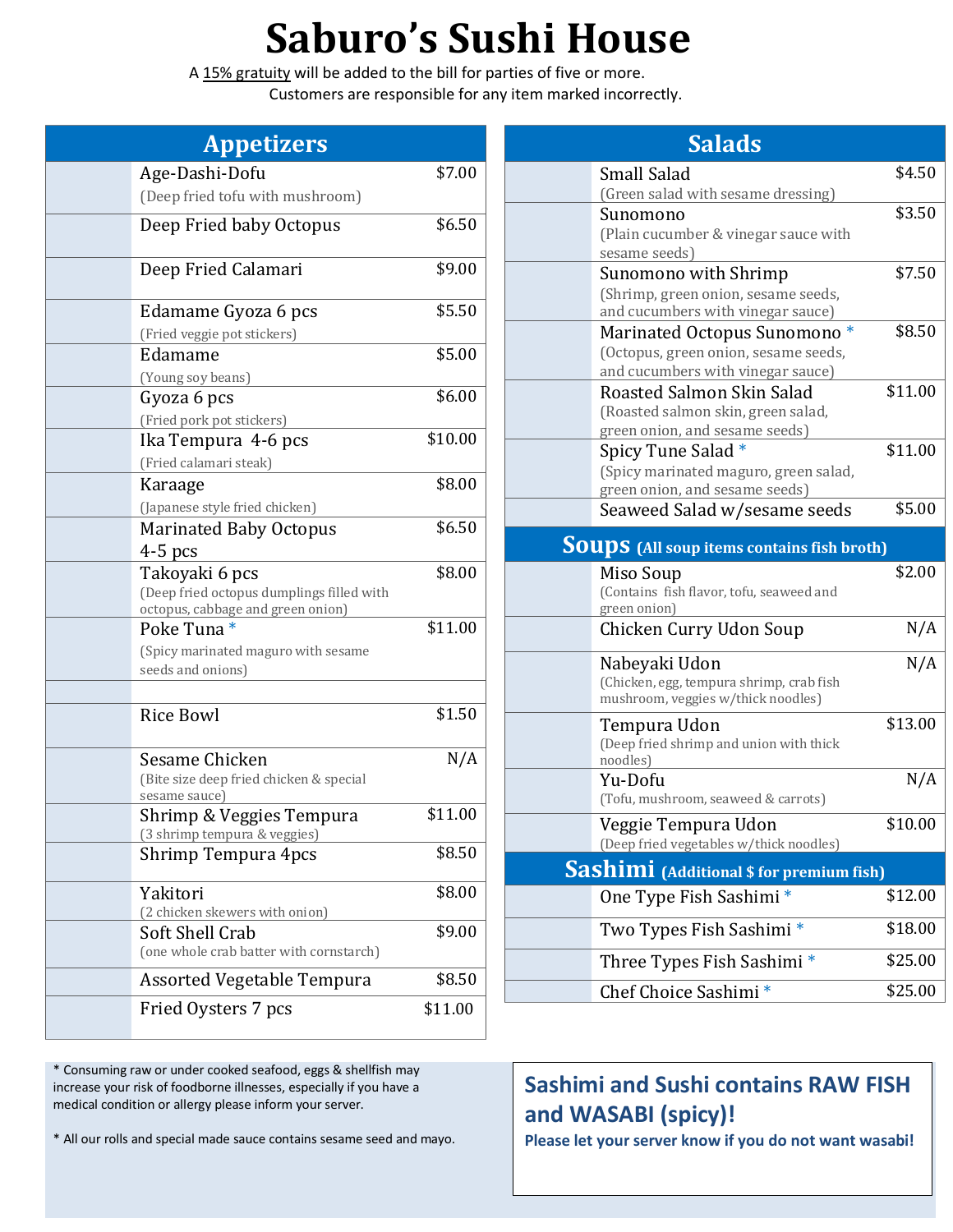| <b>Sushi (Nigiri)</b>                                           |                    |        |
|-----------------------------------------------------------------|--------------------|--------|
| $\square$ No Wasabi in all                                      | $1$ order = $2pcs$ |        |
| $Aji^*$ 2pcs<br>Spanish Mackerel                                |                    | \$4.50 |
| <b>Albacore White</b><br>Tuna * 2pcs                            |                    | \$5.50 |
| Ama-ebi *2pcs<br>(Sweet Raw<br>Shrimp)                          |                    | \$7.75 |
| Anago 2pcs<br>(Sea Eel)                                         |                    | \$6.50 |
| Creamy<br>Scallop* 2pcs                                         |                    | \$5.00 |
| Ebi 2pcs<br>(Shrimp)                                            |                    | \$4.50 |
| Hamachi * 2pcs<br>(Yellowtail)                                  |                    | \$8.50 |
| Hokki-gai*<br>2pcs<br>(Surf Clam)                               |                    | \$4.50 |
| Hotate-gai *<br>2pcs<br>(Plain Scallops)                        |                    | \$5.00 |
| Ikura * 2pcs<br>(Salmon Roe)<br>$\Box$ Add quail yolk<br>\$1.00 |                    | \$7.00 |
| Ika $*$ 2pcs<br>(Squid)                                         |                    | \$5.00 |
| Inari 3pcs<br>(Fried Tofu<br>Packets)                           |                    | \$3.50 |
| Izumi-Dai <sup>*</sup><br>2pcs<br>(Tilapia)                     |                    | \$4.50 |
| Kani 2pcs<br>(Crab)                                             |                    | \$7.75 |
| Maguro * 2pcs<br>(Red Tuna)                                     |                    | \$5.50 |
| Masago * 2pcs<br>(Smelt Roe)<br>$\Box$ Add quail yolk<br>\$1.00 |                    | \$5.00 |

|   | Saba $*$ 2 pcs<br>(Mackerel)                                                                |                          | \$4.50             |
|---|---------------------------------------------------------------------------------------------|--------------------------|--------------------|
|   | Sake $*$ 2 pcs<br>(Salmon)                                                                  |                          | \$5.50             |
|   | Aburi Sake*<br>2pcs<br>(Seared Salmon)                                                      |                          | \$5.75             |
|   | Aburi Bonito*<br>2pcs<br>(Seared Tuna)                                                      |                          | $\overline{$5.75}$ |
|   | <b>Smoked Salmon</b><br>2pcs                                                                |                          | \$5.50             |
|   | Toro * 2pcs<br>(Fatty Albacore)                                                             |                          | \$6.25             |
|   | Tako * 2pcs<br>(Octopus)                                                                    |                          | \$5.00             |
|   | Tamago 2pcs<br>(Egg Omelet)                                                                 |                          | \$4.00             |
|   | Tobiko * 2pcs<br>(Flying Fish Roe)<br>$\Box$ Add quail yolk<br>\$1.00                       |                          | \$5.00             |
|   | ∗<br>Torosake<br>2pcs<br>(Salmon Belly)                                                     |                          | \$6.00             |
|   | Uni $*$ 2pcs<br>(Sea Urchin)<br>$\Box$ Add quail yolk<br>\$1.00                             |                          | N/A                |
|   | Unagi 2pcs<br>(River Eel)                                                                   |                          | \$7.50             |
|   | <b>Seared Albacore</b><br>Tuna *2pcs                                                        |                          | \$5.75             |
|   | <b>California Roll</b>                                                                      |                          |                    |
|   | (contains mayo and sesame seeds)                                                            |                          |                    |
| ப | No mayo in any on rolls                                                                     | Crab Fish=Imitation crab |                    |
|   | Crab Fish California Roll 8pcs<br>$\Box$ Deep fried + \$1.50<br>$\Box$ Soy wrapper + \$1.50 |                          | \$8.00             |
|   | Crab Fish & Smelt Roe<br>California Roll 8pcs<br>$\Box$ Soy wrapper + \$1.00                |                          | \$8.50             |
|   | Real Crab California Roll 8pcs<br>$\Box$ Deep fried + \$1.50<br>$\Box$ Soy wrapper + \$1.50 |                          | \$12.00            |

Substitution and add on: Soy paper \$1.50 | real crab \$7.75 | Unagi \$7.50| Quail egg \$1.00 | Avocado \$1.50 | Deep fried \$1.50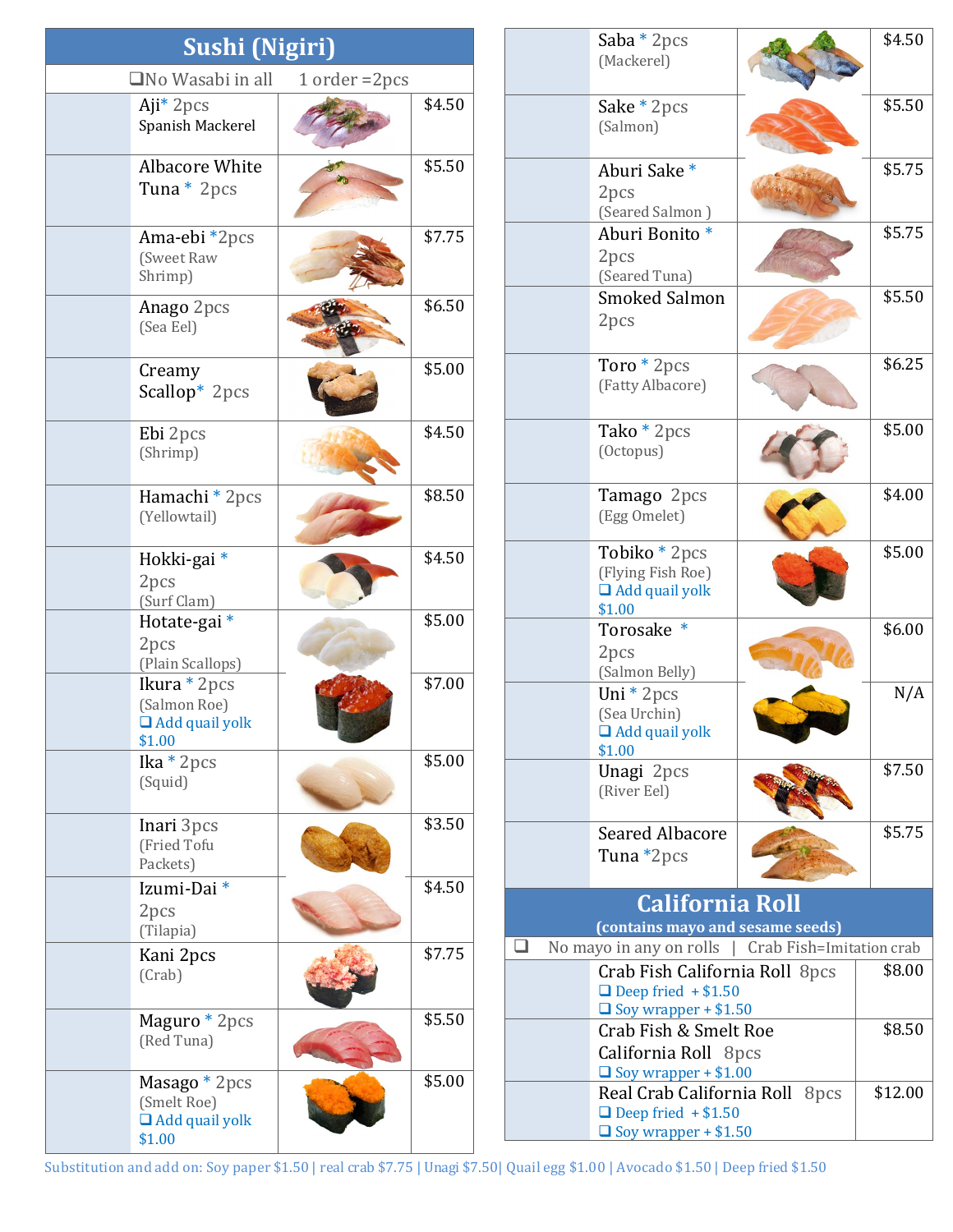| Real Crab & Smelt Roe<br>California Roll 8pcs<br>$\Box$ Soy wrapper + \$1.00                                                                                             | \$12.50 |
|--------------------------------------------------------------------------------------------------------------------------------------------------------------------------|---------|
| <b>Vegetable Rolls</b> (contains sesame seeds)                                                                                                                           |         |
| Avocado Roll 7pcs                                                                                                                                                        | \$6.50  |
| Avocado & Cucumber Roll<br>7pcs                                                                                                                                          | \$7.50  |
| Cucumber Roll 7pcs<br>(Kappa-maki)                                                                                                                                       | \$6.00  |
| Vegetarian Roll 7pcs<br>(Avocado, cucumber, carrots,<br>Japanese squash, mushroom, spinach<br>& burdock root) (sweet)                                                    | \$8.50  |
| Veggie Budokhan Roll) 7pcs<br>(Avocado/cucumber & Deep fried<br>vegetables)                                                                                              | \$9.00  |
| Rolls (some roll contains mayo and sesame seeds)                                                                                                                         |         |
| Creamy Scallops Roll * 7pcs<br>$\Box$ Soy wrapper + \$1.50                                                                                                               | \$7.50  |
| Futomaki 7pcs<br>(Veggies, crab fish, tamago,<br>sweetened powder)<br>$\Box$ Soy wrapper + \$1.50                                                                        | \$9.00  |
| Negihama Roll * 5pcs<br>(Green onions & yellowtail)<br>$\Box$ Soy wrapper + \$1.50                                                                                       | \$10.00 |
| Salmon Roll * 8pcs<br>$\Box$ + Avocado \$1.50<br>$\Box$ Soy wrapper + \$1.50                                                                                             | \$7.50  |
| Salmon Skin Roll 7pcs<br>(Avocado, green onions, burdock root,<br>cucumber & roe)<br>$\Box$ Soy wrapper + \$1.50                                                         | \$8.75  |
| Spicy Tuna Roll * 5pcs<br>(Green onions & spicy tuna)<br>$\Box$ Soy wrapper + \$1.50                                                                                     | \$8.50  |
| Red Tuna Roll * 8pcs<br>$\Box$ + Avocado \$1.50<br>$\Box$ Soy wrapper + \$1.50                                                                                           | \$7.50  |
| <b>Budokhan Roll 5pcs</b><br>(Shrimp tempura, crab fish, avocado,<br>cucumber, smelt roe, mayo, and<br>sesame seeds)<br>Real Crab +\$7.75<br>$\Box$ Soy wrapper + \$1.50 | \$12.00 |

| Caterpillar Roll 8pcs<br>(Spicy tuna, unagi, cucumber, topped<br>w/avocado, sesame seeds, green<br>onion, and unagi sauce)<br>$\Box$ Soy wrapper + \$1.50                                                                                                  | \$24.00 |
|------------------------------------------------------------------------------------------------------------------------------------------------------------------------------------------------------------------------------------------------------------|---------|
| Dragon Roll 8pcs<br>(Shrimp tempura, cucumber, river eel,<br>real crab, topped with avocado, roe,<br>unagi sauce, tempura flakes, green<br>onion, spicy mayo, and sesame seeds)<br>$\Box$ Soy wrapper + \$1.50                                             | \$25.00 |
| Hawaiian Roll * 6pcs<br>(Spicy tuna mix, smelt roe, green<br>onion, sesame seeds, and mayo sauce<br>rolled in sliced cucumber)<br>$\Box$ Soy wrapper + \$1.50                                                                                              | \$13.00 |
| Karate Roll * 7pcs<br>(Chopped yellowtail, salmon, smoked<br>salmon, green onion, cucumber, and<br>sesame seeds)<br>$\Box$ Soy wrapper + \$1.50                                                                                                            | \$14.00 |
| Philly Roll * 5pcs<br>(Salmon, smoked salmon, cream<br>cheese, avocado, cucumber, smelt roe,<br>and sesame seeds)<br>$\Box$ Soy wrapper + \$1.50                                                                                                           | \$12.00 |
| Rainbow Roll * 8pcs<br>(Spicy tuna, avocado, cucumber, real<br>crab, topped with salmon, yellowtail,<br>tamago, eel, albacore, maguro, shrimp,<br>smelt & jalapeno roe, green onion,<br>sesame seeds, and spicy mayo sauce)<br>$\Box$ Soy wrapper + \$1.50 | \$26.00 |
| Sabu Roll * 6pcs<br>(Red tuna, salmon, yellowtail or<br>albacore (chef's choice), avocado,<br>cucumber, smelt roe, sesame seeds,<br>and spicy mayo sauce)<br>$\Box$ Soy wrapper + \$1.50                                                                   | \$12.00 |
| Shogun Roll 6pcs<br>(Sea eel, tamago, avocado, cucumber,<br>sesame seeds, and sweet eel sauce)<br>$\Box$ Unagi (river eel) + \$7.50<br>$\Box$ Soy wrapper + \$1.50                                                                                         | \$12.00 |
| Sunset Roll * 5pcs<br>(Salmon, smoked salmon, crab fish,<br>white fish, avocado, cucumber, smelt<br>roe, sesame seeds, and mayo sauce)<br>$\Box$ Soy wrapper + \$1.50                                                                                      | \$12.00 |
| Spider Roll 5pcs<br>(Soft shell crab, avocado, green onion,<br>cucumber, smelt roe, sesame seeds,<br>and mayo sauce)<br>$\Box$ Soy wrapper + \$1.50                                                                                                        | \$12.00 |